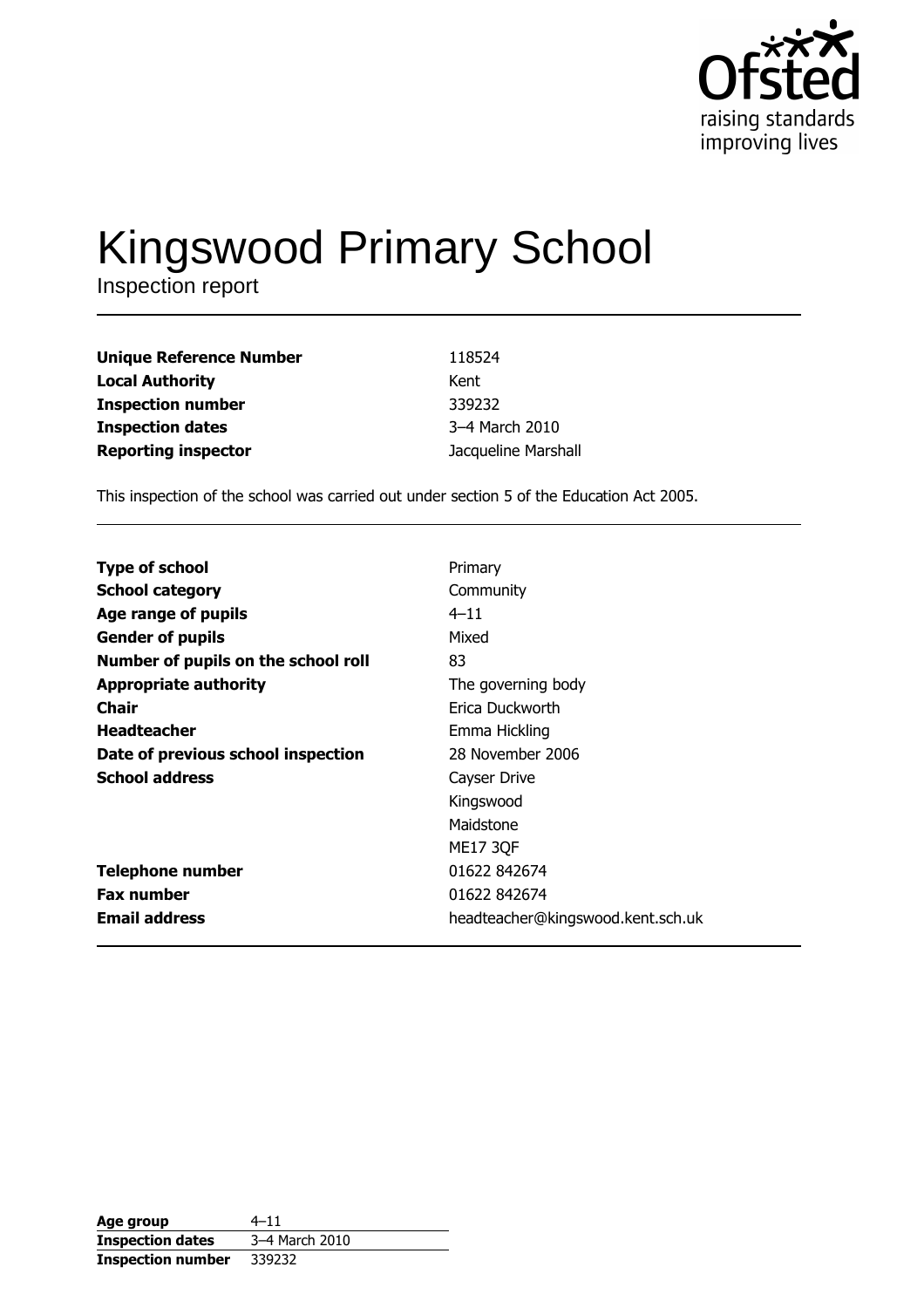The Office for Standards in Education, Children's Services and Skills (Ofsted) regulates and inspects to achieve excellence in the care of children and young people, and in education and skills for learners of all ages. It regulates and inspects childcare and children's social care, and inspects the Children and Family Court Advisory Support Service (Cafcass), schools, colleges, initial teacher training, work-based learning and skills training, adult and community learning, and education and training in prisons and other secure establishments. It rates council children's services, and inspects services for looked after children, safequarding and child protection.

Further copies of this report are obtainable from the school. Under the Education Act 2005, the school must provide a copy of this report free of charge to certain categories of people. A charge not exceeding the full cost of reproduction may be made for any other copies supplied.

If you would like a copy of this document in a different format, such as large print or Braille, please telephone 08456 404045, or email enquiries@ofsted.gov.uk.

You may copy all or parts of this document for non-commercial educational purposes, as long as you give details of the source and date of publication and do not alter the documentation in any way.

Royal Exchange Buildings St Ann's Square Manchester M2 7LA T: 08456 404045 Textphone: 0161 618 8524 E: enquiries@ofsted.gov.uk W: www.ofsted.gov.uk © Crown copyright 2010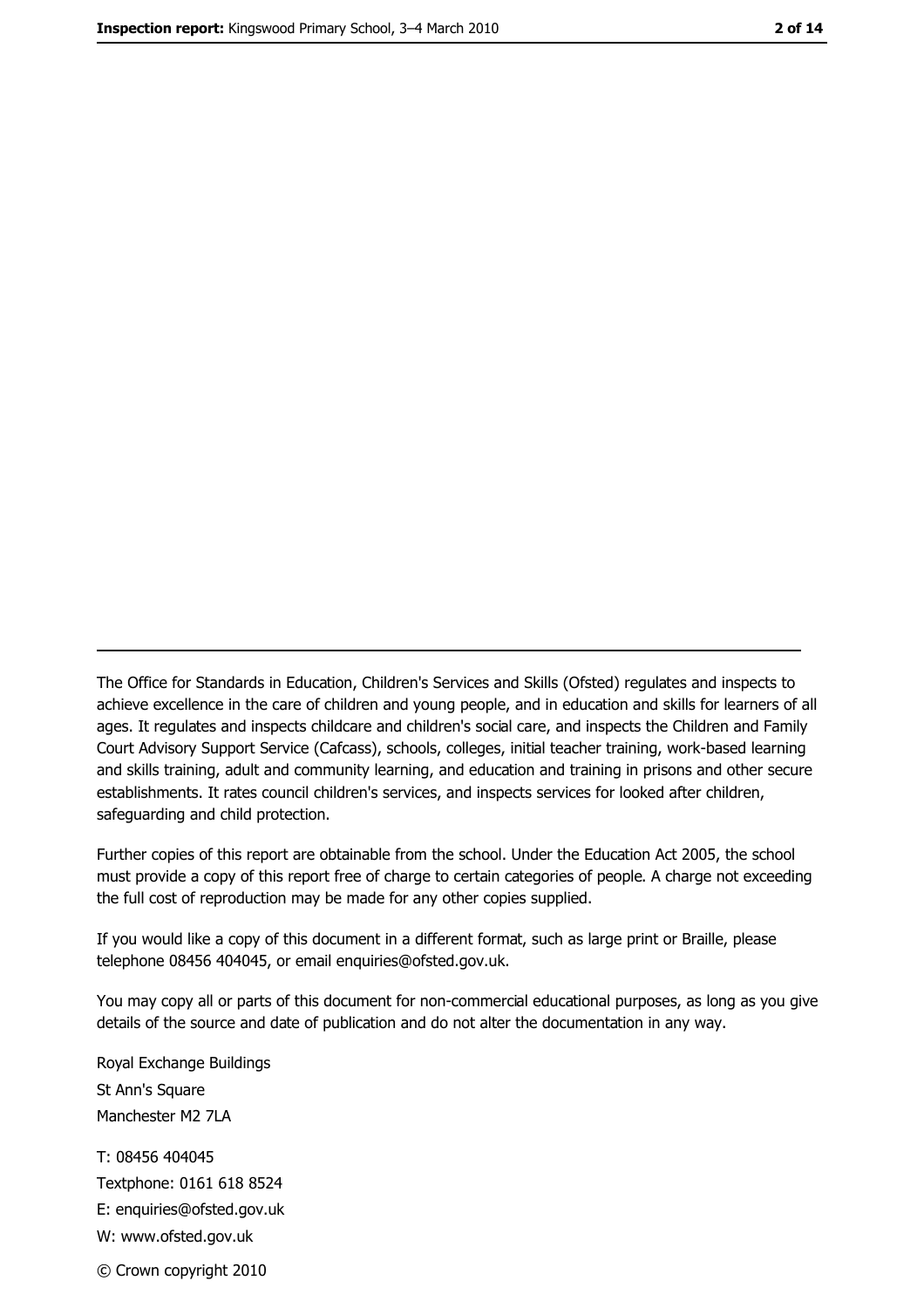# **Introduction**

This inspection was carried out by two additional inspectors. The inspectors visited five lessons, observing four teachers, and held meetings with groups of pupils, staff, school leaders and governors. They observed the school's work, and looked at documents, including school policies, pupils' progress data, attendance figures and school improvement planning as well as pupils' work. Twenty two parental questionnaires were evaluated in addition to 73 questionnaires from pupils.

The inspection team reviewed many aspects of the school's work. It looked in detail at the following:

- the effectiveness of the school's strategies for improving the learning and progress  $\blacksquare$ of all pupils
- the extent to which leaders and teachers use assessment information to support  $\blacksquare$ and challenge pupils' learning and raise attainment
- the effectiveness of leaders at all levels in monitoring and evaluating the quality of  $\blacksquare$ provision to improve teaching and secure pupils' progress.

# **Information about the school**

Kingswood Primary School is a smaller than average-sized school in which the number of pupils on roll is increasing. The pupils are mostly from White British families. The proportion of pupils with special educational needs and/or disabilities is above average. Of these, their typical difficulties are in behavioural, emotional and social needs, many diagnosed with autistic spectrum disorders. The school was part of a federation of schools until summer 2009 when the current headteacher was appointed.

The school has achieved recognition for quality in extended services and has been awarded Healthy Schools status, the Activemark and the Gold School Travel Plan.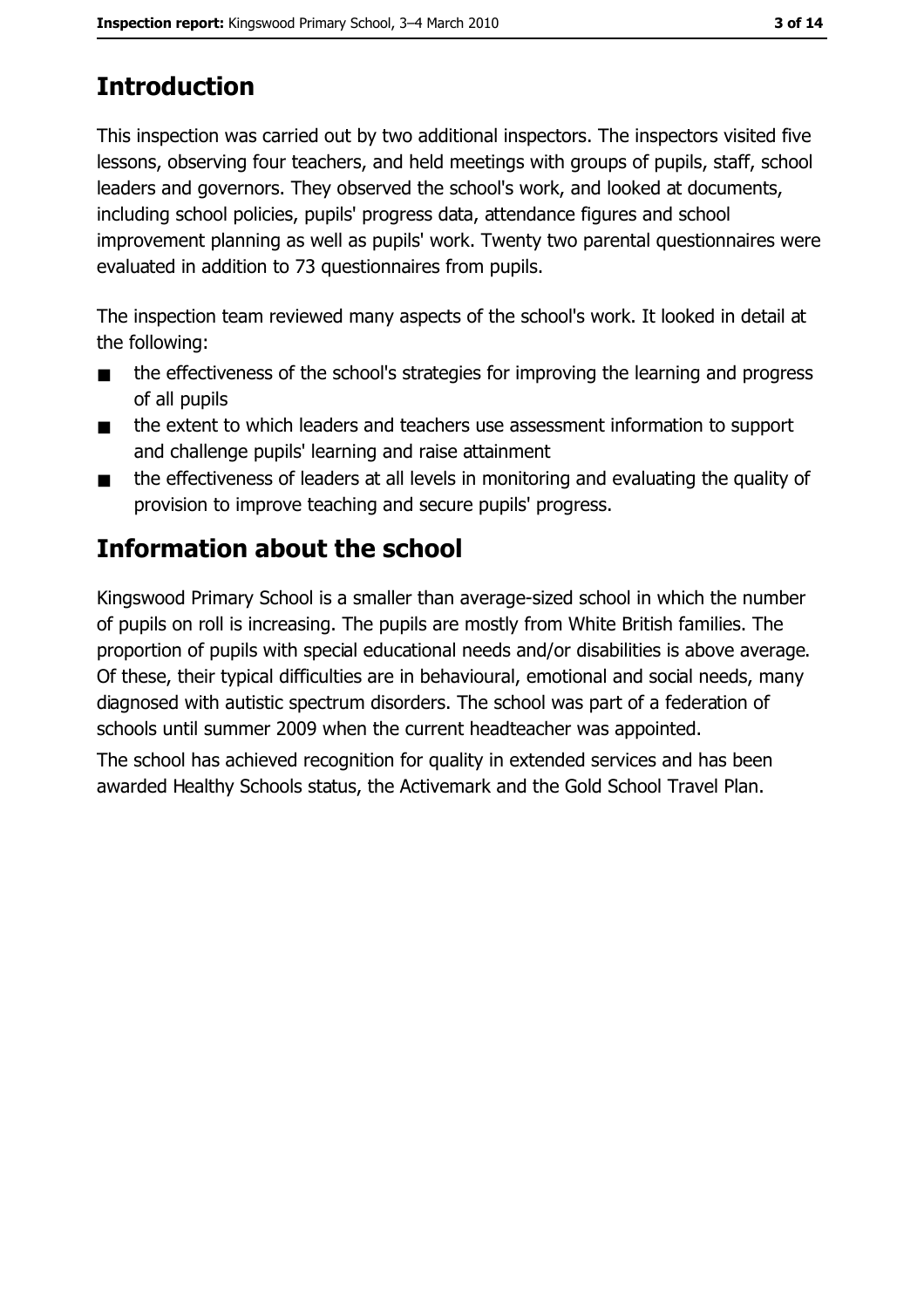# **Inspection judgements**

# Overall effectiveness: how good is the school?

### The school's capacity for sustained improvement

# **Main findings**

This is a good school. It enables pupils to achieve well in their learning and develop successfully as individuals. Pupils benefit from good relationships with staff, enjoy their learning and behave well. They talk with pride and enthusiasm about their school, its friendliness and the many activities and clubs they take part in. Since the last inspection, the school has focused strongly on improving its pastoral support for pupils. As a result, they now have a good understanding of how to stay safe and lead a healthy life, as demonstrated in their recent awards and enthusiasm for the 'Walk on Wednesday'. The school has recently worked particularly hard to foster strong links with parents and carers. Consequently, the overwhelming majority of responses to the parents' questionnaire were very positive, as were those of the pupils.

The school has focused successfully on improving the quality of teaching in its drive to improve pupils' progress. As a result, pupils are progressing well in lessons that are typically lively, interesting and well paced. Pupils themselves comment positively on lessons where 'you learn new things' and homework that is 'really fun'. The headteacher, effectively supported by governors and staff, has led the school's successful push to use assessment strategies more rigorously to raise achievement. Teachers regularly check how well pupils are doing and are effective in sharing this information with pupils as well as parents and carers. These systems are working well in English, mathematics and science but are less effective in other subjects. Assessment is used well from day to day to plan lessons that are well matched to pupils' abilities. However, teachers' marking is not always sufficiently focused on moving pupils' learning forward. It is better in English than in mathematics or other subjects. Pupils' involvement in evaluating their own progress is still being developed.

While leaders at all levels play a part in evaluating the school's effectiveness, several are new to this role and have yet to fully develop their part in checking how well the school is doing and leading improvements in their areas of responsibility. Nevertheless, because of the close teamwork in the school, all staff are aware of what needs to be done to improve further. This, combined with the school's effective action to bring about improvement since the last inspection, shows that the school's capacity for further improvement is good.

# What does the school need to do to improve further?

- Raise attainment in all subjects by:  $\blacksquare$ 
	- developing teachers' marking, particularly in mathematics, so pupils understand what to do next to improve their work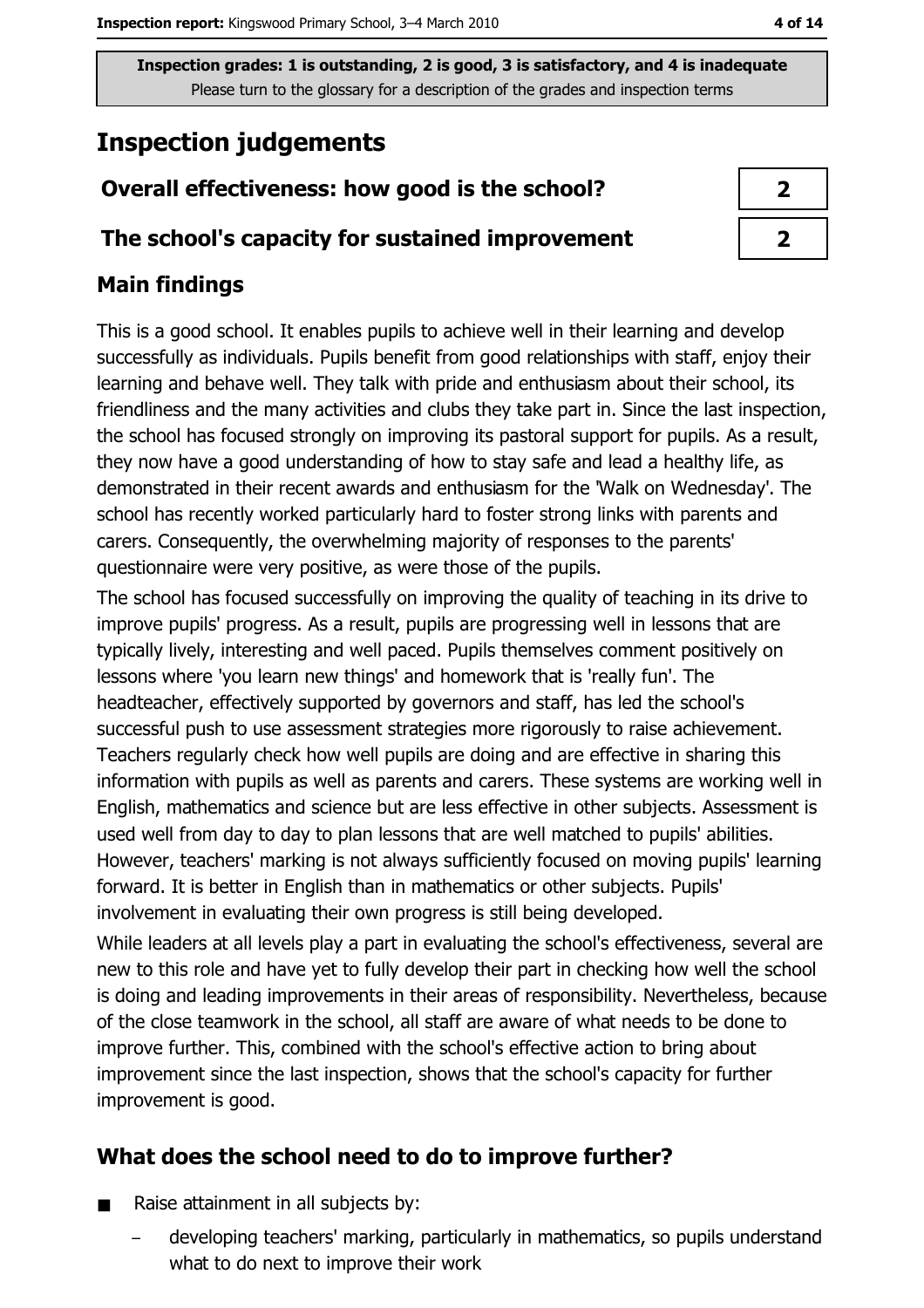- extending the good practice seen in English, mathematics and science to improve teachers' use of assessment in other subjects so that pupils are always challenged to achieve their best.
- Extend the leadership roles of teachers who are relatively new to their positions of responsibility by:
	- increasing their effectiveness in monitoring and evaluating the work of the school
	- developing their ability to lead improvements and take increased responsibility for ensuring success.

## **Outcomes for individuals and groups of pupils**

Across the school, pupils achieve well in their academic learning and in their personal and social development. They are clear about their learning and, in all the lessons observed, talked with confidence about what they had achieved. At the end of a Year 2 mathematics session, pupils were able to answer questions about the graphs and charts they had produced and checked for themselves whether they met the targets for the lesson. Pupils of all ages talk eagerly about what they have learnt in lessons and their learning targets. The oldest pupils speak confidently about the levels they have already achieved.

In Key Stage 2, the trend in attainment in the Year 6 national tests over the last three years has been broadly average. However, in 2009, attainment rose in English. Pupils achieved well to reach above average standards following a whole-school focus on improving reading and writing. School data show this success is currently being replicated in mathematics and science. Lessons and pupils' books show progress in all three subjects is now good. This pattern is seen across the school and confirms the success of the school's initiatives to raise attainment, tackle past underachievement and secure pupils' consistently good progress. The school has now turned its attention to improving learning in other subjects where progress is less rapid. Pupils with special educational needs and/or disabilities make the same progress as others because of the effective additional support they receive. Progress for pupils from other vulnerable groups matches the good progress seen across the school.

Pupils achieve well in their personal and social development. Their enjoyment of school life is evident in their supportive approach to one another which helps make the school a safe and welcoming place. Pupils say they like coming to school and 'get on with each other really well' because they are well cared for and feel safe. As a result, although a very small minority of parents and carers have concerns, the inspectors judge behaviour to be good.

These are the grades for pupils' outcomes

 $\overline{2}$ 

 $1$  The grades for attainment and attendance are: 1 is high; 2 is above average; 3 is broadly average; and 4 is low.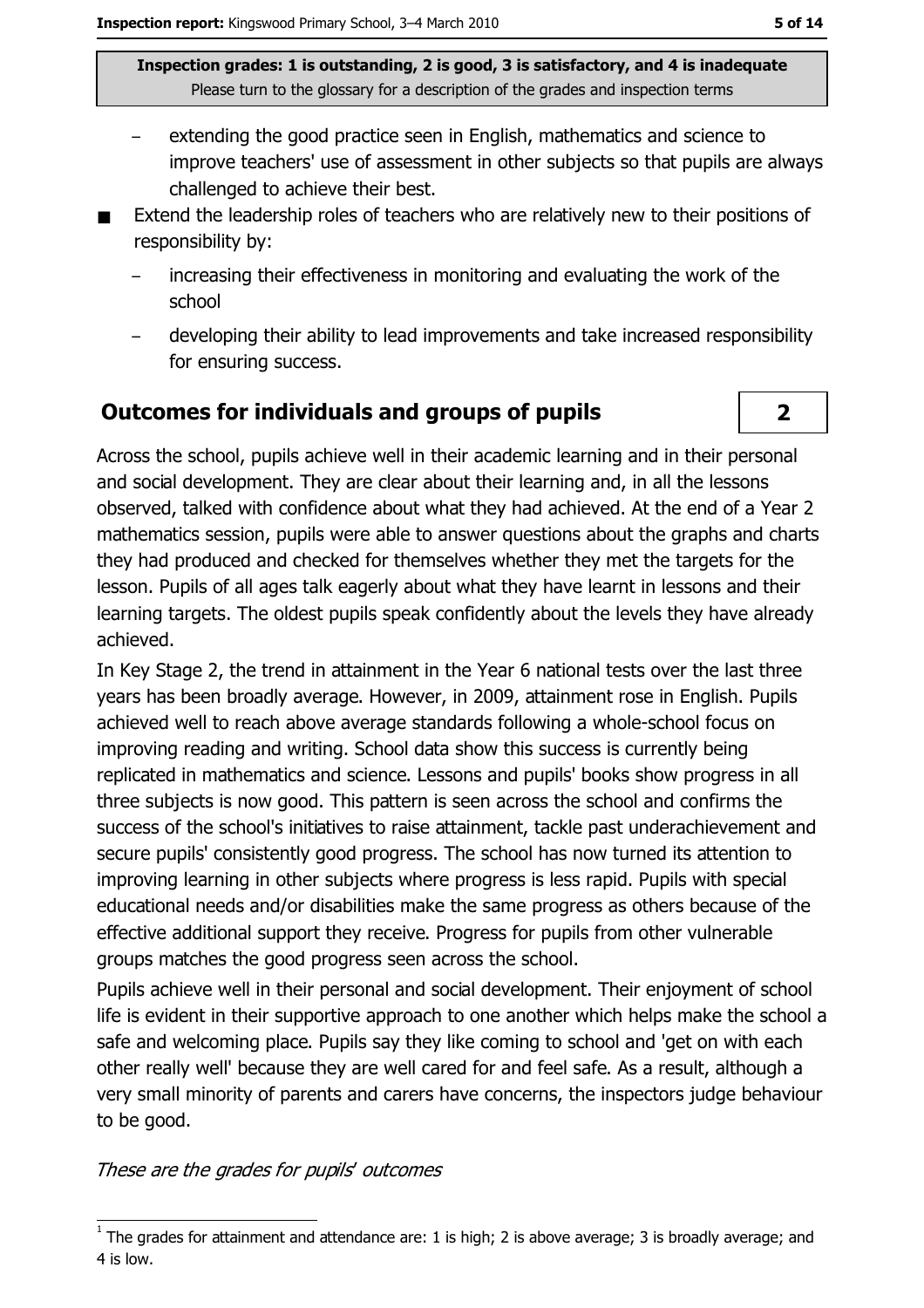| ۰.<br>× | ۰. |  |
|---------|----|--|
|---------|----|--|

| Pupils' achievement and the extent to which they enjoy their learning                                                     |                         |  |  |
|---------------------------------------------------------------------------------------------------------------------------|-------------------------|--|--|
| Taking into account:<br>Pupils' attainment <sup>1</sup>                                                                   | 3                       |  |  |
| The quality of pupils' learning and their progress                                                                        | $\overline{2}$          |  |  |
| The quality of learning for pupils with special educational needs and/or<br>disabilities and their progress               |                         |  |  |
| The extent to which pupils feel safe                                                                                      | $\mathbf{2}$            |  |  |
| <b>Pupils' behaviour</b>                                                                                                  | $\overline{\mathbf{2}}$ |  |  |
| The extent to which pupils adopt healthy lifestyles                                                                       | 2                       |  |  |
| The extent to which pupils contribute to the school and wider community                                                   |                         |  |  |
| The extent to which pupils develop workplace and other skills that will<br>contribute to their future economic well-being | 2                       |  |  |
| Taking into account:                                                                                                      |                         |  |  |
| Pupils' attendance <sup>1</sup>                                                                                           |                         |  |  |
| The extent of pupils' spiritual, moral, social and cultural development                                                   |                         |  |  |

#### How effective is the provision?

The quality of teaching is good overall across the school. The key features of this are the good relationships adults have with children and the interest and fun generated in lessons, which help pupils to develop positive attitudes to learning. In a Year 6 mathematics lesson, pupils enthusiastically tackled a series of mental arithmetic problems, confidently sharing their ideas and thoughts. Pupils were given every chance to talk about their learning and consequently were highly motivated and worked well collaboratively. A similar picture was seen in the Reception class where children's play was purposeful and they relished being able to explain what they had planned and learnt during the session. Where teaching is less strong, though still satisfactory, the learning is more ordinary and does not include as many opportunities for pupils to explain their ideas and reasoning. In all lessons, questioning is used effectively to extend and assess pupils' understanding. During lessons, adults regularly explain to pupils how they can improve their work. Where marking is best, pupils understand the next small steps needed to improve their work and, as a result, their progress is accelerated. This is not yet consistent across subjects.

The curriculum is successful in building pupils' basic skills in English, mathematics and information and communication technology. It is brought alive by the creative links made between subjects and enhanced by visits, themed weeks and visitors who share their expertise with pupils. Creative weeks have focused effectively on developing pupils' empathy with the diverse cultures of their own community and the United Kingdom. This enables all pupils to feel valued and ensures all groups of pupils, including those learning English as an additional language and those with Gypsy/Roma heritage, grow in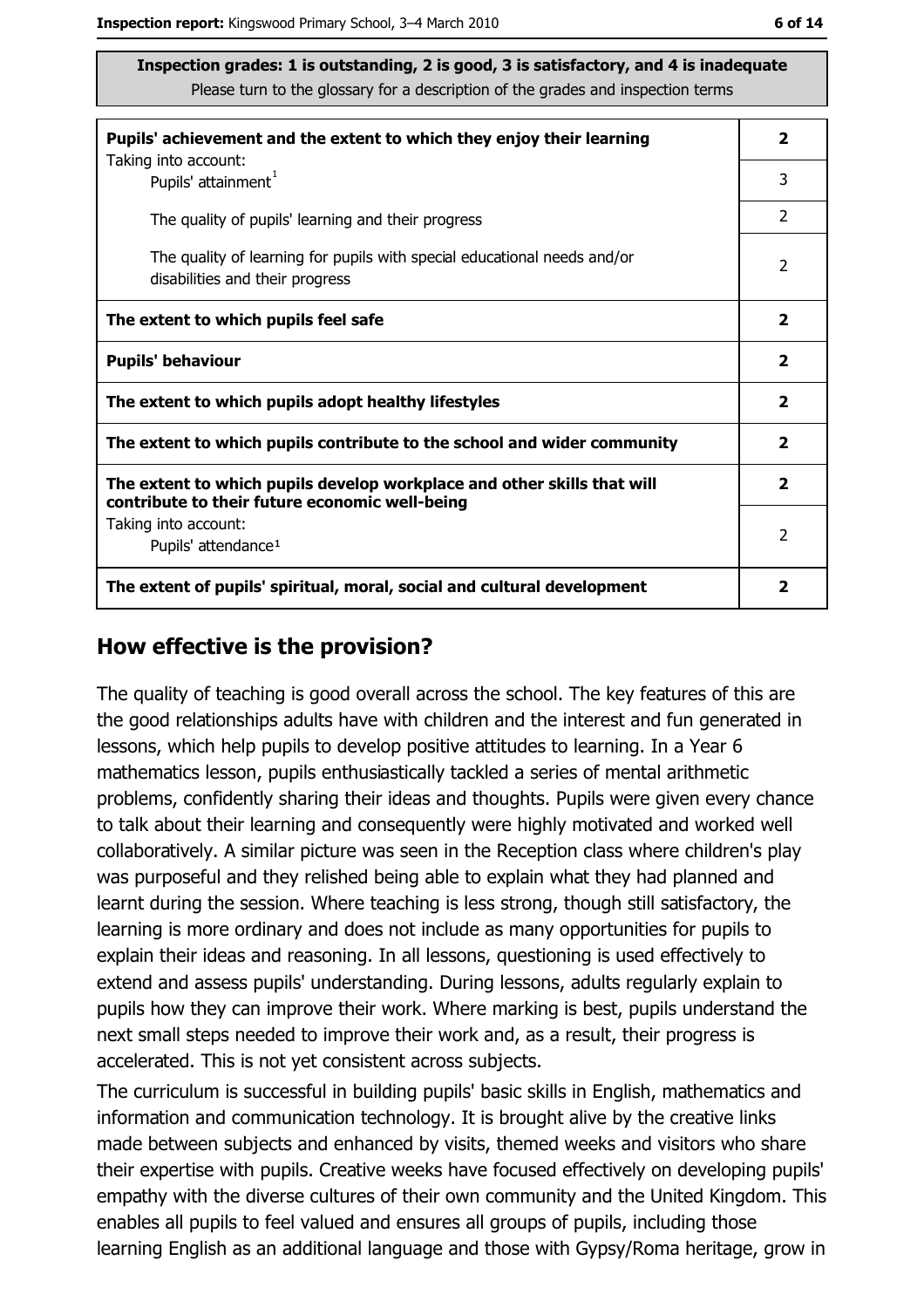confidence and self-esteem. The programme of out-of-school activities is good, and the many clubs for all ages that are well run by the Year 6 pupils effectively promote pupils' positive relationships and their strong contribution to the school community. Pupils' welfare and personal, social and health needs are catered for well because the school works closely with parents and carers as well as outside agencies where needed.

These are the grades for the quality of provision

| The quality of teaching                                                                                    |  |
|------------------------------------------------------------------------------------------------------------|--|
| Taking into account:<br>The use of assessment to support learning                                          |  |
| The extent to which the curriculum meets pupils' needs, including, where<br>relevant, through partnerships |  |
| The effectiveness of care, guidance and support                                                            |  |

## How effective are leadership and management?

The headteacher, supported by leaders at all levels, provides a clear vision for how the school can move forward. Staff are 'proud to be part of a very strong team' and there is a positive atmosphere of 'can do' amongst the school team. As part of the school's improvement planning, leaders are involved in analysing the school's results and in monitoring teaching to see where it is most effective and where improvements are needed. Shared leadership has developed well since the last inspection with all leaders becoming increasingly involved in checking the school's work, though some are still relatively new to their posts. As a result, leaders have a clear understanding of the school's overall strengths and weaknesses.

Governors play an effective role in checking how well the school is doing and have been a key factor in building positive relationships with parents and carers. All leaders support the drive for equality and diversity and are fully aware of the very thorough safeguarding procedures in place. They have been effective in promoting community cohesion at local, national and global levels through their regularly reviewed action plan.

| The effectiveness of leadership and management in embedding ambition and<br>driving improvement                                                                     |  |
|---------------------------------------------------------------------------------------------------------------------------------------------------------------------|--|
| Taking into account:<br>The leadership and management of teaching and learning                                                                                      |  |
| The effectiveness of the governing body in challenging and supporting the<br>school so that weaknesses are tackled decisively and statutory responsibilities<br>met |  |
| The effectiveness of the school's engagement with parents and carers                                                                                                |  |
| The effectiveness of partnerships in promoting learning and well-being                                                                                              |  |

These are the grades for leadership and management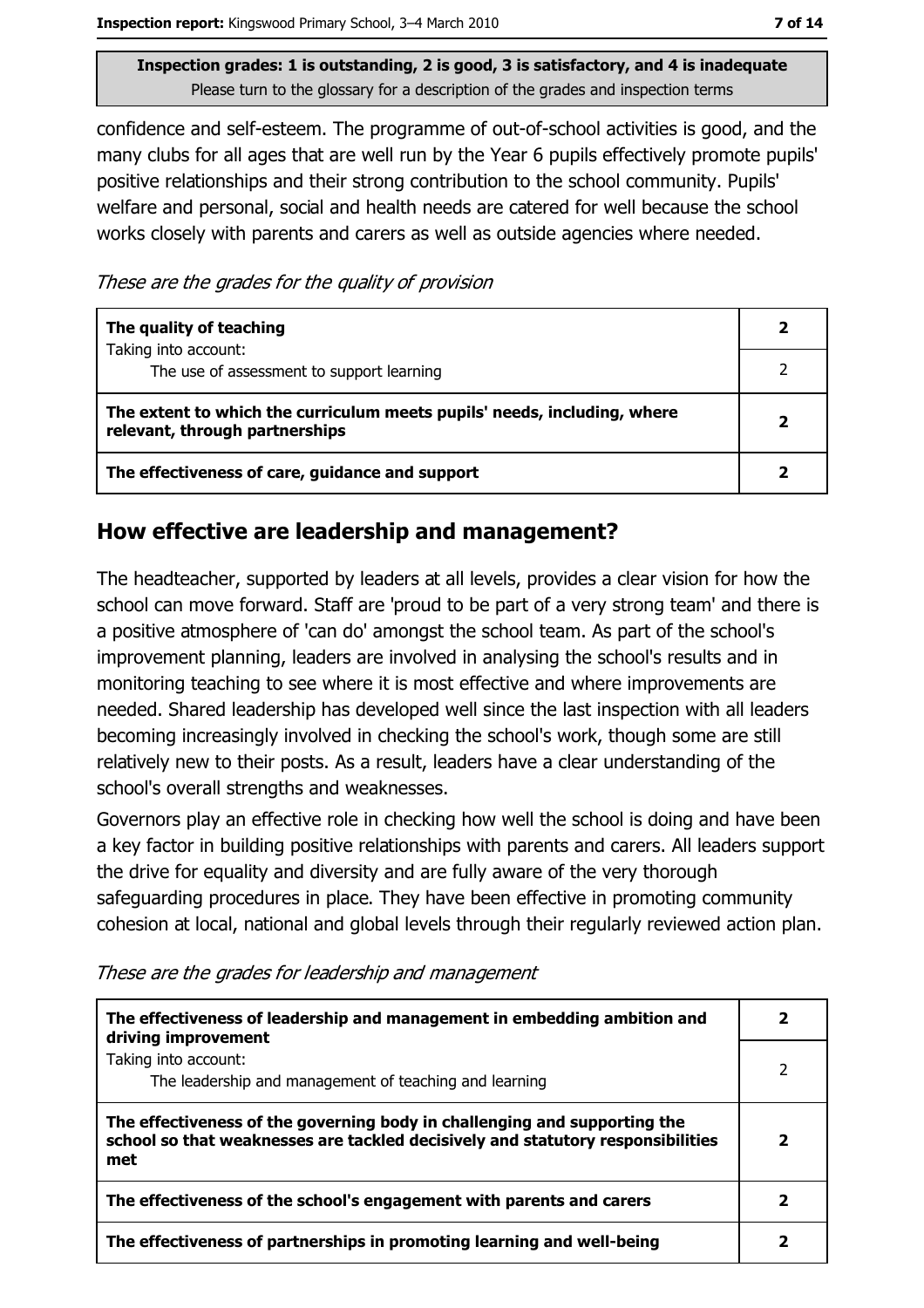| The faction grades: 1 is outstanding, 2 is good, 3 is satisfactory, and 4 is inadequate<br>Please turn to the glossary for a description of the grades and inspection terms |                         |
|-----------------------------------------------------------------------------------------------------------------------------------------------------------------------------|-------------------------|
| The effectiveness with which the school promotes equality of opportunity and<br>tackles discrimination                                                                      | 2                       |
| The effectiveness of safeguarding procedures                                                                                                                                | 2                       |
| The effectiveness with which the school promotes community cohesion                                                                                                         | 2                       |
| The effectiveness with which the school deploys resources to achieve<br>value for money                                                                                     | $\overline{\mathbf{2}}$ |

# **Early Years Foundation Stage**

Children enter the Reception class with skills and understanding that are generally in line with those expected for their age, although this varies from year to year due to the very small number of children in each year group. They quickly grow in confidence, becoming keen explorers and learners by the time they enter Year 1. Children make good progress to meet most of the early learning goals expected of them by the time they start Year 1. The curriculum is adapted effectively to engage learners. It is less effective in promoting children's physical development and the school has rightly identified this as an area for improvement. Teaching is good and the children learn well from a well-balanced diet of activities led by staff and those they choose themselves. In both the indoor and spacious outdoor classrooms, children are provided with a stimulating and safe environment in which to learn and grow. Staff work well with parents and carers to ensure there are good levels of communication and the children get off to a good start. Assessment information is used effectively to promote learning and is able to demonstrate the good gains that children make in all areas of learning. The recently appointed Early Years Foundation Stage leader is developing her leadership and management role by working closely with the headteacher and the previous leader.

These are the grades for the Early Years Foundation Stage

| <b>Overall effectiveness of the Early Years Foundation Stage</b>                             |  |
|----------------------------------------------------------------------------------------------|--|
| Taking into account:<br>Outcomes for children in the Early Years Foundation Stage            |  |
| The quality of provision in the Early Years Foundation Stage                                 |  |
| The effectiveness of leadership and management of the Early Years<br><b>Foundation Stage</b> |  |

## **Views of parents and carers**

The vast majority of questionnaires received from parents and carers were positive and many of the written comments expressed considerable satisfaction with the school. They commended the caring attitude of the school, its support for pupils, how much their children enjoy the school and their satisfaction with the school leadership. Typical comments included: 'I would recommend it to anyone as a safe, happy environment',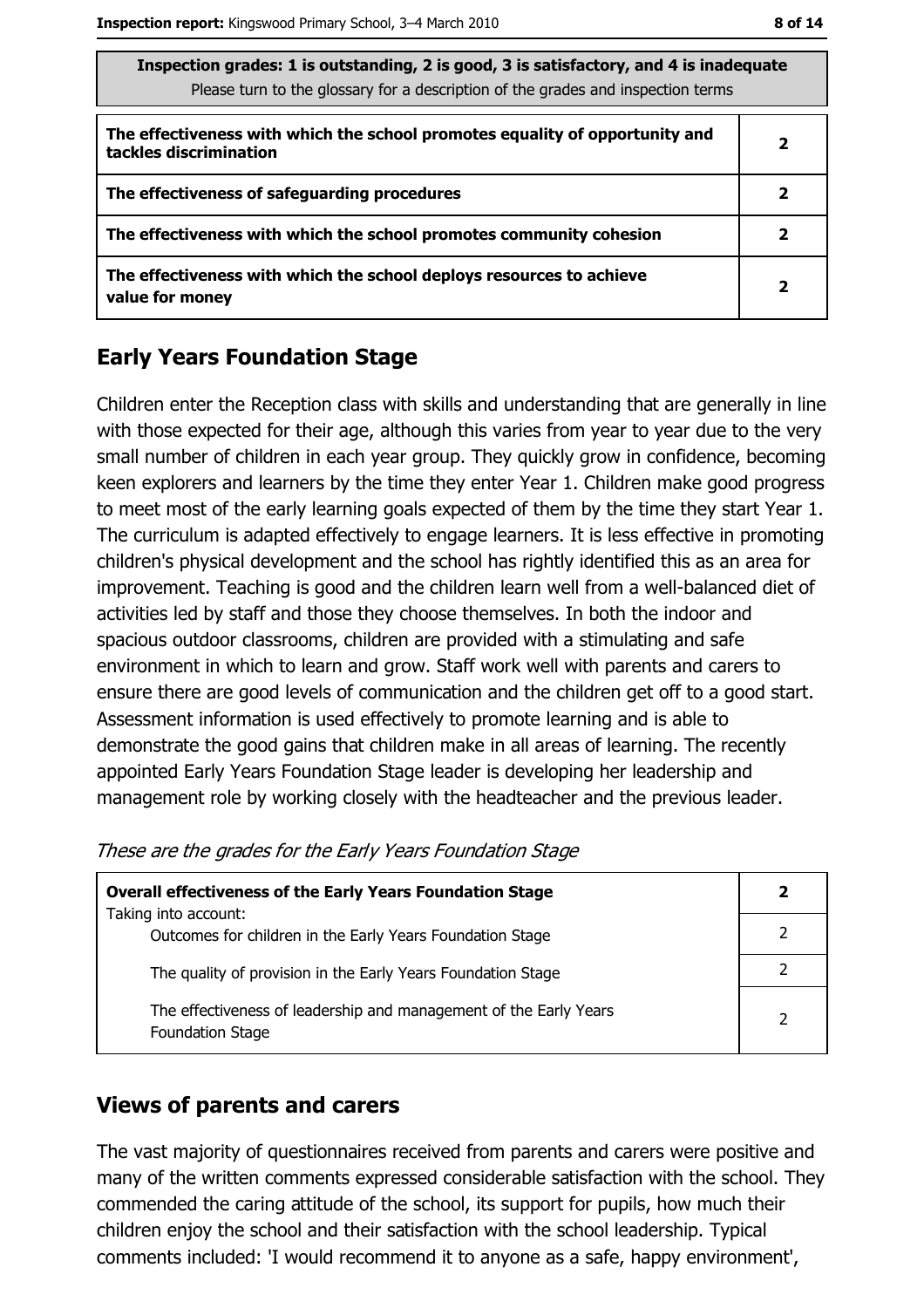'The school listens and values my opinions as a parent' and 'We are very happy with the progress our school has made in the last few years."

A very small minority of parents and carers reported concerns over how the school deals with disruptive behaviour. Inspection evidence showed that, while there are some incidents of disruptive behaviour, this is managed well and has not affected pupils' learning. A very small minority of parents and carers recorded concerns about two other issues, including pupils' progress and pupils leading a healthy lifestyle. These concerns were not expressed in the very large majority of parents' and carers' responses and the inspection found no evidence to support them.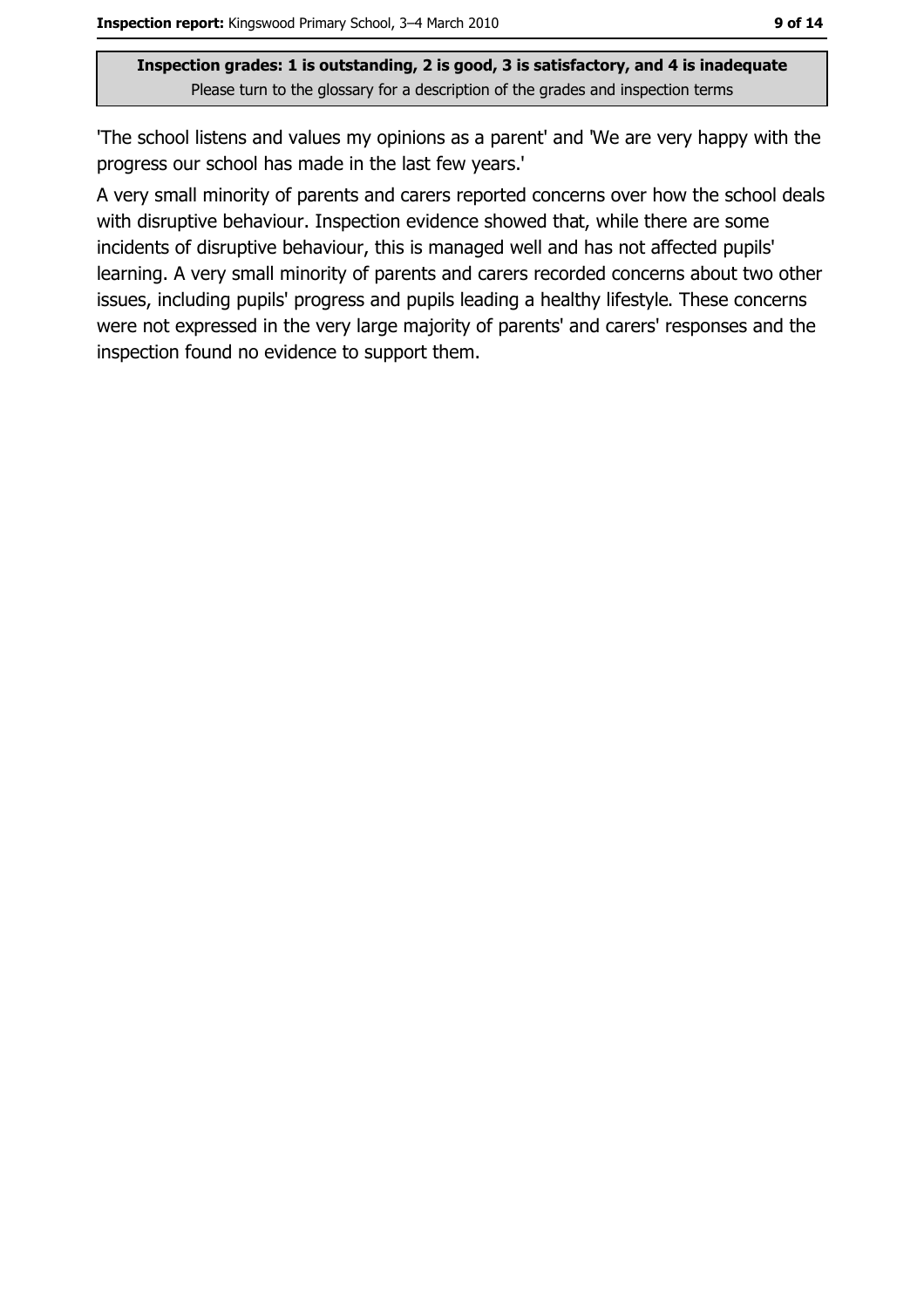#### Responses from parents and carers to Ofsted's questionnaire

Ofsted invited all the registered parents and carers of pupils registered at Kingswood Primary School to complete a questionnaire about their views of the school.

In the questionnaire, parents and carers were asked to record how strongly they agreed with 13 statements about the school.

The inspection team received 22 completed questionnaires by the end of the on-site inspection. In total, there are 83 pupils registered at the school.

| <b>Statements</b>                                                                                                                                                                                                                                       | <b>Strongly</b><br><b>Agree</b> |               | <b>Agree</b>   |               | <b>Disagree</b> |               |              | <b>Strongly</b><br>disagree |
|---------------------------------------------------------------------------------------------------------------------------------------------------------------------------------------------------------------------------------------------------------|---------------------------------|---------------|----------------|---------------|-----------------|---------------|--------------|-----------------------------|
|                                                                                                                                                                                                                                                         | <b>Total</b>                    | $\frac{1}{2}$ | <b>Total</b>   | $\frac{1}{2}$ | <b>Total</b>    | $\frac{0}{0}$ | <b>Total</b> | $\frac{1}{2}$               |
| My child enjoys school                                                                                                                                                                                                                                  | 17                              | 77            | 5              | 23            | 0               | 0             | $\Omega$     | 0                           |
| The school keeps my child<br>safe                                                                                                                                                                                                                       | 18                              | 82            | 4              | 18            | 0               | 0             | 0            | 0                           |
| The school informs me<br>about my child's progress                                                                                                                                                                                                      | 15                              | 68            | 7              | 32            | 0               | 0             | 0            | $\mathbf 0$                 |
| My child is making enough<br>progress at this school                                                                                                                                                                                                    | 13                              | 59            | 8              | 36            | $\mathbf{1}$    | 5             | 0            | 0                           |
| The teaching is good at this<br>school                                                                                                                                                                                                                  | 14                              | 64            | 8              | 36            | 0               | 0             | 0            | 0                           |
| The school helps me to<br>support my child's learning                                                                                                                                                                                                   | 14                              | 64            | 8              | 36            | $\mathbf 0$     | 0             | 0            | 0                           |
| The school helps my child to<br>have a healthy lifestyle                                                                                                                                                                                                | 13                              | 59            | 8              | 36            | $\mathbf 0$     | 0             | 1            | 5                           |
| The school makes sure that<br>my child is well prepared for<br>the future (for example<br>changing year group,<br>changing school, and for<br>children who are finishing<br>school, entering further or<br>higher education, or<br>entering employment) | 10                              | 45            | 9              | 41            | $\mathbf 0$     | 0             | $\mathbf 0$  | $\mathbf 0$                 |
| The school meets my child's<br>particular needs                                                                                                                                                                                                         | 14                              | 64            | 8              | 36            | 0               | 0             | 0            | 0                           |
| The school deals effectively<br>with unacceptable behaviour                                                                                                                                                                                             | 13                              | 59            | $\overline{7}$ | 32            | $\overline{2}$  | 9             | 0            | $\mathbf 0$                 |
| The school takes account of<br>my suggestions and<br>concerns                                                                                                                                                                                           | 12                              | 55            | 10             | 45            | $\mathbf 0$     | 0             | 0            | 0                           |
| The school is led and<br>managed effectively                                                                                                                                                                                                            | 17                              | 77            | 5              | 23            | $\mathbf 0$     | 0             | $\bf{0}$     | $\mathbf 0$                 |
| Overall, I am happy with my<br>child's experience at this<br>school                                                                                                                                                                                     | 17                              | 77            | 5              | 23            | $\mathbf 0$     | 0             | $\mathbf 0$  | $\mathbf 0$                 |

The table above summarises the responses that parents and carers made to each statement. The percentages indicate the proportion of parents and carers giving that response out of the total number of completed questionnaires. Where one or more parents and carers chose not to answer a particular question, the percentages will not add up to 100%.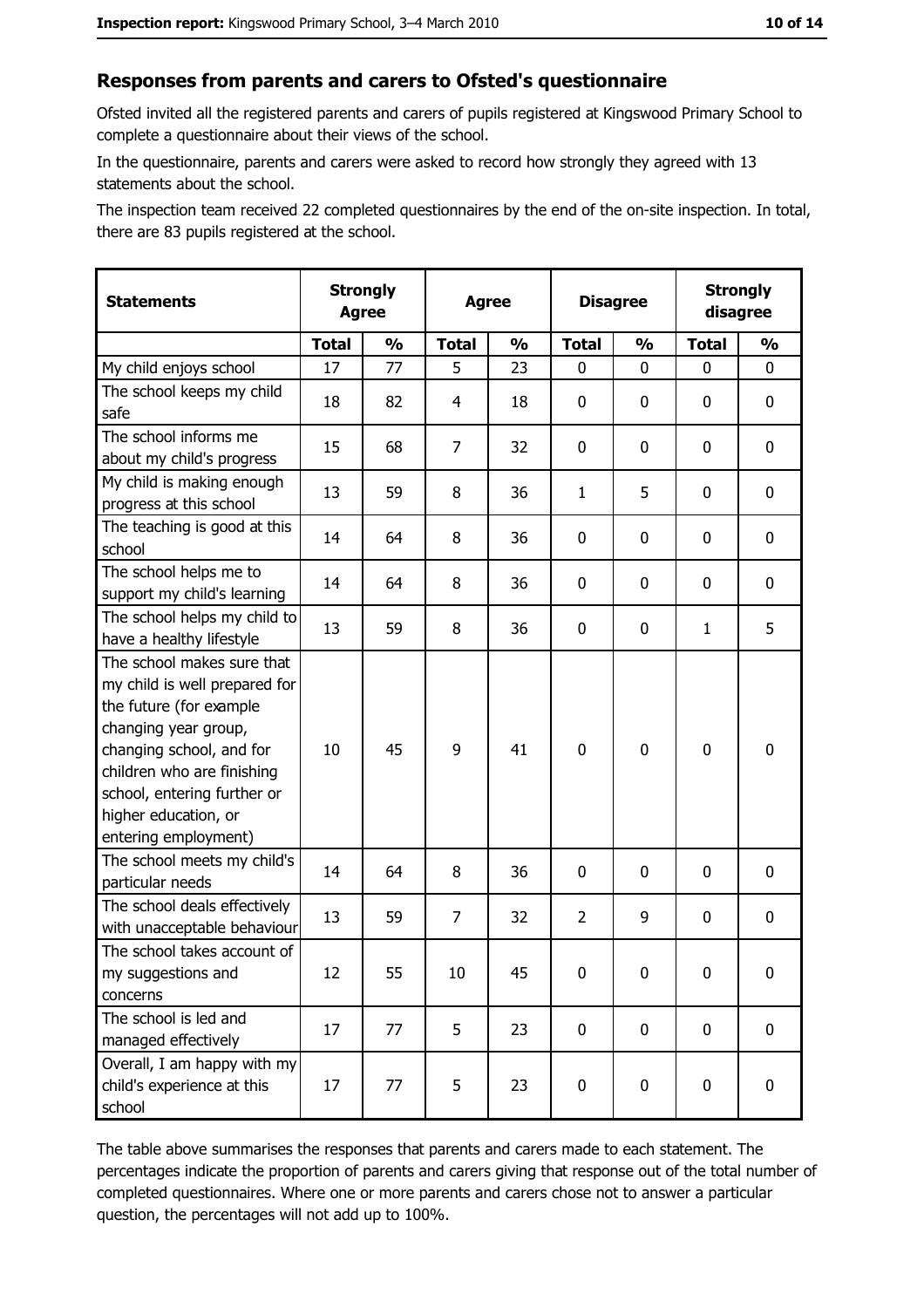# Glossary

| Grade   | <b>Judgement</b> | <b>Description</b>                                                                                                                                                                                                               |
|---------|------------------|----------------------------------------------------------------------------------------------------------------------------------------------------------------------------------------------------------------------------------|
| Grade 1 | Outstanding      | These features are highly effective. An oustanding<br>school provides exceptionally well for its pupils' needs.                                                                                                                  |
| Grade 2 | Good             | These are very positive features of a school. A school<br>that is good is serving its pupils well.                                                                                                                               |
| Grade 3 | Satisfactory     | These features are of reasonable quality. A satisfactory<br>school is providing adequately for its pupils.                                                                                                                       |
| Grade 4 | Inadequate       | These features are not of an acceptable standard. An<br>inadequate school needs to make significant<br>improvement in order to meet the needs of its pupils.<br>Ofsted inspectors will make further visits until it<br>improves. |

# What inspection judgements mean

## Overall effectiveness of schools inspected between September 2007 and July 2008

|                       | Overall effectiveness judgement (percentage of<br>schools) |      |                     |                   |
|-----------------------|------------------------------------------------------------|------|---------------------|-------------------|
| <b>Type of school</b> | <b>Outstanding</b>                                         | Good | <b>Satisfactory</b> | <b>Inadequate</b> |
| Nursery schools       | 39                                                         | 58   | 3                   | 0                 |
| Primary schools       | 13                                                         | 50   | 33                  | 4                 |
| Secondary schools     | 17                                                         | 40   | 34                  | 9                 |
| Sixth forms           | 18                                                         | 43   | 37                  | $\overline{2}$    |
| Special schools       | 26                                                         | 54   | 18                  | $\overline{2}$    |
| Pupil referral units  | 7                                                          | 55   | 30                  | 7                 |
| All schools           | 15                                                         | 49   | 32                  | 5                 |

New school inspection arrangements were introduced on 1 September 2009. This means that inspectors now make some additional judgements that were not made previously.

The data in the table above were reported in The Annual Report of Her Majesty's Chief Inspector of Education, Children's Services and Skills 2007/08.

Percentages are rounded and do not always add exactly to 100. Secondary school figures include those that have sixth forms, and sixth form figures include only the data specifically for sixth form inspection judgements.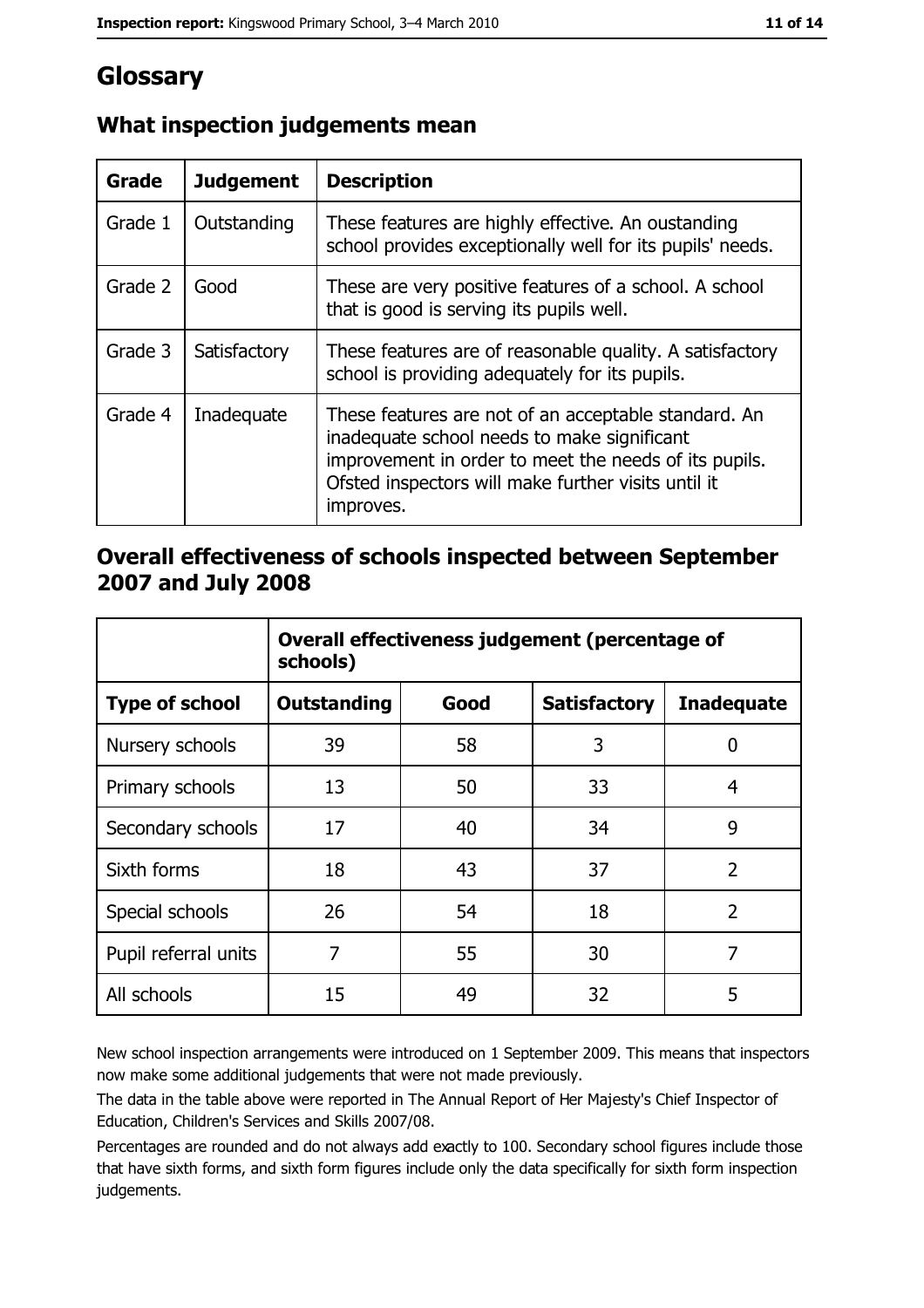# **Common terminology used by inspectors**

| Achievement:                  | the progress and success of a pupil in<br>their learning, development or training.                                                                                                                                                                                                                           |
|-------------------------------|--------------------------------------------------------------------------------------------------------------------------------------------------------------------------------------------------------------------------------------------------------------------------------------------------------------|
| Attainment:                   | the standard of the pupils' work shown by<br>test and examination results and in<br>lessons.                                                                                                                                                                                                                 |
| Capacity to improve:          | the proven ability of the school to<br>continue improving. Inspectors base this<br>judgement on what the school has<br>accomplished so far and on the quality of<br>its systems to maintain improvement.                                                                                                     |
| Leadership and management:    | the contribution of all the staff with<br>responsibilities, not just the headteacher,<br>to identifying priorities, directing and<br>motivating staff and running the school.                                                                                                                                |
| Learning:                     | how well pupils acquire knowledge,<br>develop their understanding, learn and<br>practise skills and are developing their<br>competence as learners.                                                                                                                                                          |
| <b>Overall effectiveness:</b> | inspectors form a judgement on a school's<br>overall effectiveness based on the findings<br>from their inspection of the school. The<br>following judgements, in particular,<br>influence what the overall effectiveness<br>judgement will be.                                                               |
|                               | The school's capacity for sustained<br>improvement.<br>Outcomes for individuals and groups<br>of pupils.<br>The quality of teaching.<br>The extent to which the curriculum<br>meets pupil's needs, including where<br>relevant, through partnerships.<br>The effectiveness of care, guidance<br>and support. |
| Progress:                     | the rate at which pupils are learning in<br>lessons and over longer periods of time. It<br>is often measured by comparing the<br>pupils' attainment at the end of a key<br>stage with their attainment when they<br>started.                                                                                 |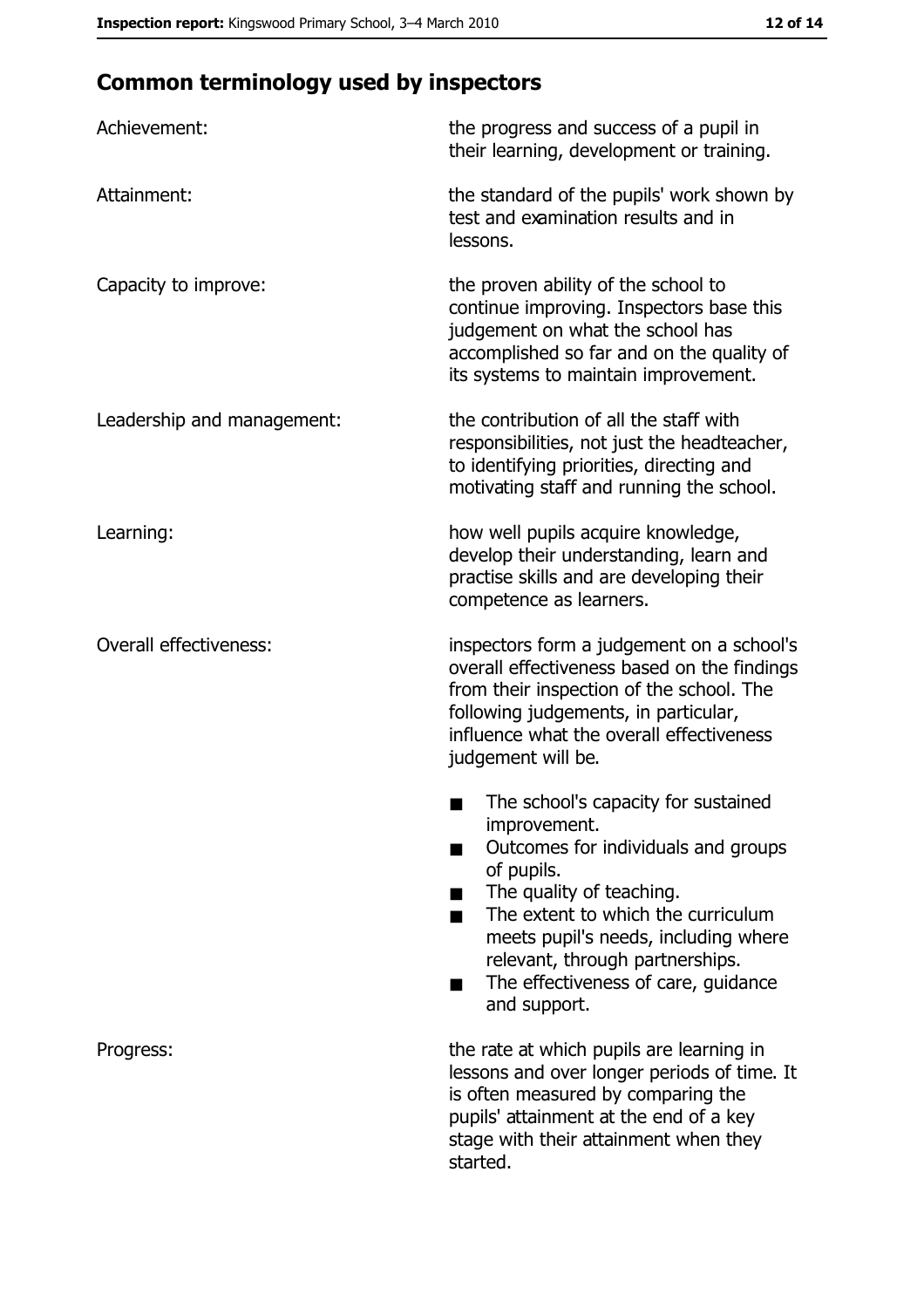This letter is provided for the school, parents and carers to share with their children. It describes Ofsted's main findings from the inspection of their school.



5 March 2010

**Dear Pupils** 

Inspection of Kingswood Primary School, Maidstone, ME17 3QF

Thank you for talking to us and showing us your work when we visited your school. We were pleased to hear how much you like school and that your teachers plan lots of interesting things for you to do and get involved with. You get on with one another and behave well around the school. You know how to be safe and you understand and lead a healthy lifestyle. We agree that there are lots of interesting clubs and activities to get involved in and understand why you enjoy your 'creative weeks' so much.

Your school is good. The curriculum planned for you meets your needs and teachers help you to make good progress in your work. Until recently, you were stronger in literacy than in mathematics and science, but you are doing well in all three subjects now. The leaders in your school run it well. They know just what needs to be done to make your school better. In order to help you to make even faster progress, we have asked the adults at your school to do three things:

- make better use of marking to help you understand how to improve, especially in  $\blacksquare$ mathematics
- regularly check how well you are doing in the foundation subjects as well as  $\blacksquare$ English, mathematics and science
- keep checking to make sure you are making good progress in all subjects and that  $\blacksquare$ vour lessons are always challenging enough.

You can help us by always using the advice teachers give you on how to improve your work. Thank you again for helping us with our work.

Yours sincerely Jacqueline Marshall Lead inspector